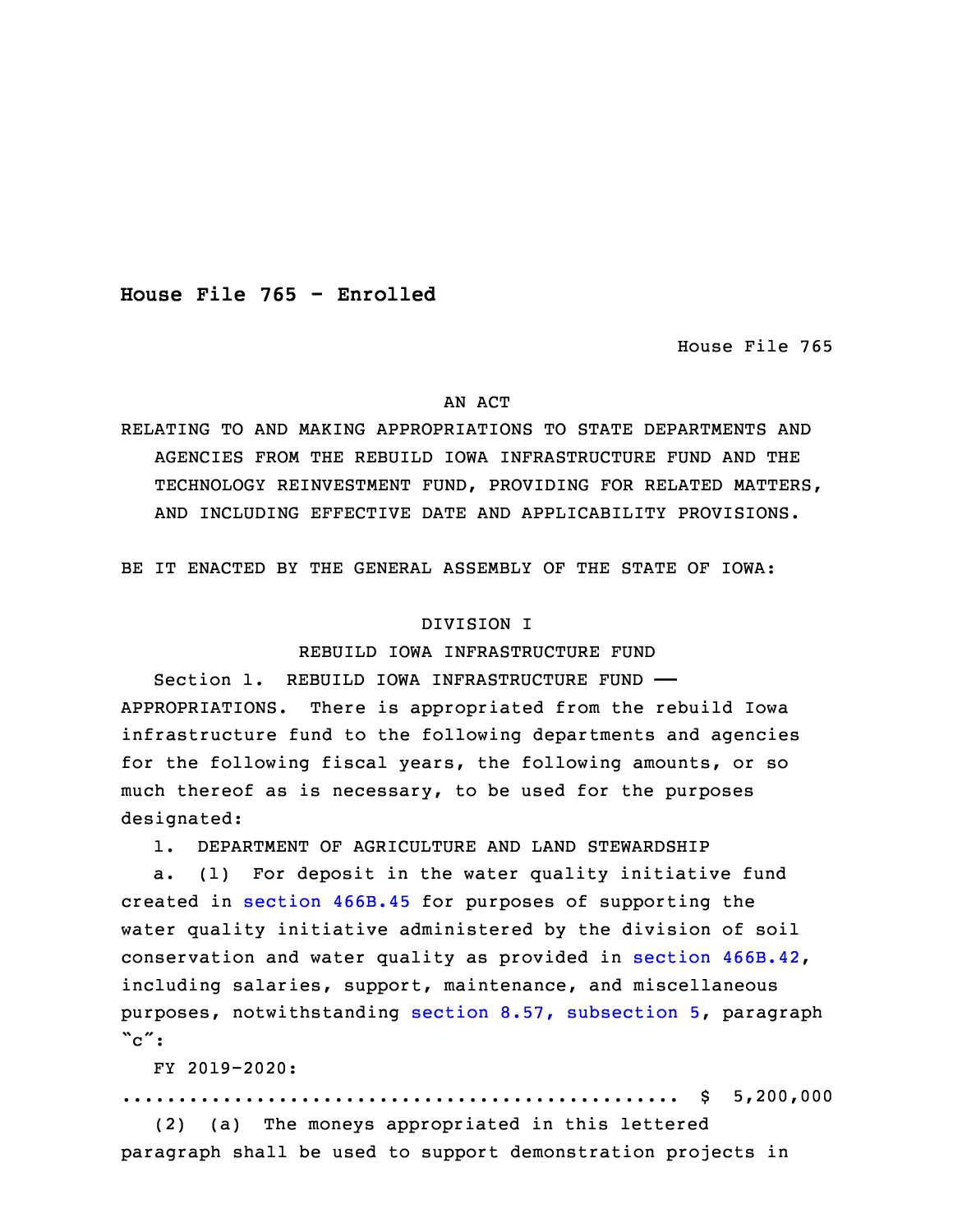subwatersheds as designated by the department that are part of high-priority watersheds identified by the water resources coordinating council.

 (b) The moneys appropriated in this lettered paragraph shall be used to support demonstration projects in watersheds generally, including regional watersheds, as designated by the division and high-priority watersheds identified by the water resources coordinating council.

(3) In supporting projects in watersheds and subwatersheds as provided in subparagraph (2), subparagraph divisions (a) and (b), all of the following shall apply:

(a) The demonstration projects shall utilize water quality practices as described in the latest revision of the document entitled "Iowa Nutrient Reduction Strategy" initially presented in November 2012 by the department of agriculture and land stewardship, the department of natural resources, and Iowa state university of science and technology.

(b) The division shall implement demonstration projects as provided in subparagraph division (a) by providing 5 for participation by persons who hold <sup>a</sup> legal interest in agricultural land used in farming. To every extent practical, the division shall provide for collaborative participation by such persons who hold a legal interest in agricultural land located within the same subwatershed.

(c) The division shall implement demonstration projects on <sup>a</sup> cost-share basis as determined by the division. Except for edge-of-field practices, the state's share of the amount shall not exceed 50 percent of the estimated cost of establishing the practice as determined by the division or 50 percent of the actual cost of establishing the practice, whichever is less.

(d) The demonstration projects shall be used to educate other persons about the feasibility and value of establishing similar water quality practices. The division shall promote field day events for purposes of allowing interested persons to establish water quality practices on their agricultural land.

 (e) The division shall conduct water quality evaluations within supported subwatersheds. Within <sup>a</sup> reasonable period after accumulating information from such evaluations, the division shall create an aggregated database of water quality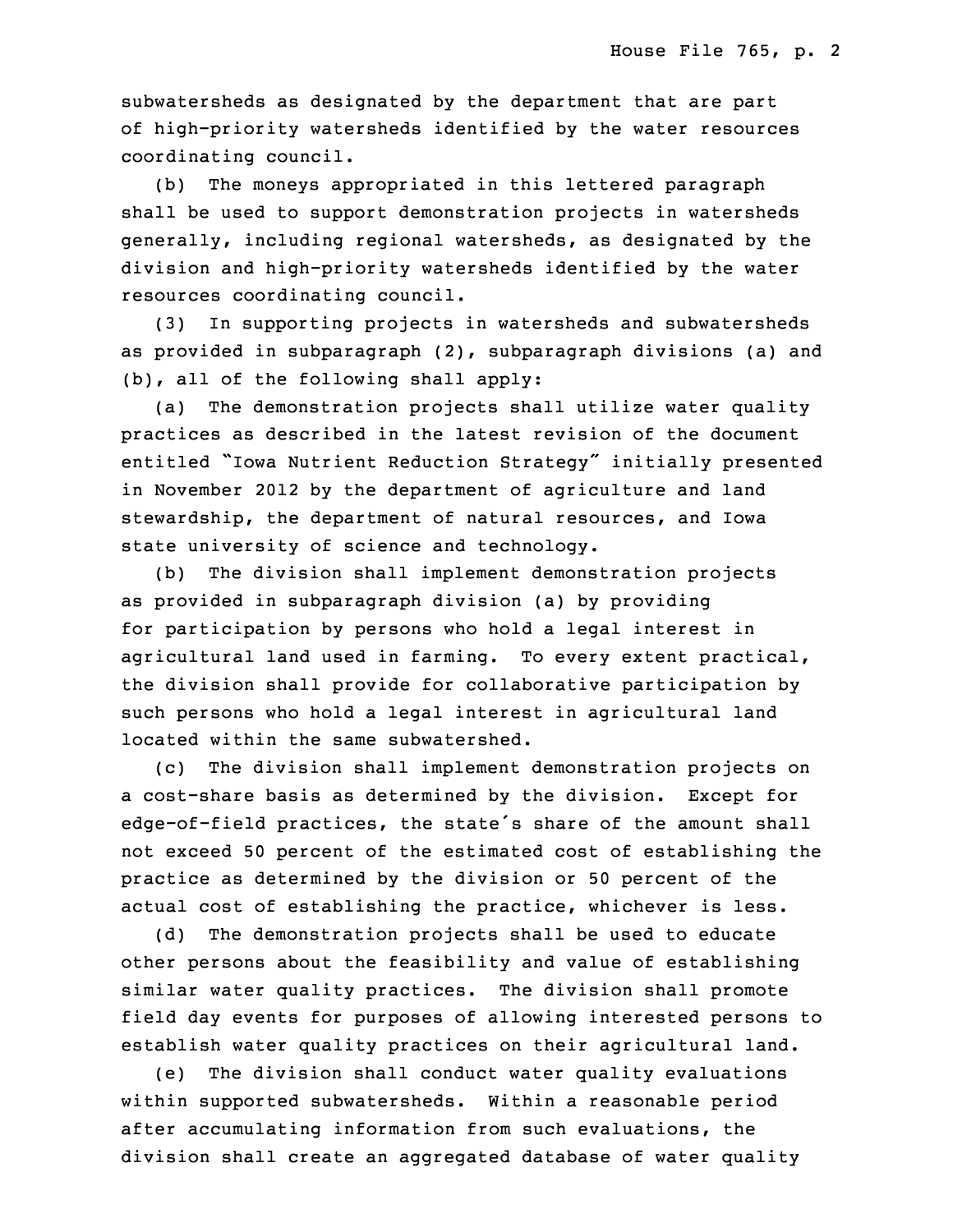practices. Any information identifying a person holding a legal interest in agricultural land or specific agricultural land shall be a confidential record.

(4) The moneys appropriated in this lettered paragraph shall be used to support education and outreach in a manner that encourages persons who hold a legal interest in agricultural land used for farming to implement water quality practices, including the establishment of such practices in watersheds generally, and not limited to subwatersheds or high-priority watersheds.

(5) The moneys appropriated in this lettered paragraph may be used to contract with persons to coordinate the implementation of efforts provided in this paragraph.

(6) The moneys appropriated in this lettered paragraph may be used by the department to support urban soil and water conservation efforts, which may include but are not limited to management practices related to bioretention, landscaping, the use of permeable or pervious pavement, and soil quality restoration. The moneys shall be allocated on a cost-share basis as provided in [chapter](https://www.legis.iowa.gov/docs/code/2019/161A.pdf) 161A.

10 (7) Notwithstanding any other provision of law to the contrary, the department may use moneys appropriated in this lettered paragraph to carry out the provisions of this paragraph on a cost-share basis in combination with other moneys available to the department from <sup>a</sup> state or federal source.

16 (8) Not more than 10 percent of the moneys appropriated in this lettered paragraph may be used for costs of administration and implementation of the water quality initiative administered by the soil conservation division.

b. For deposit in the renewable fuels infrastructure fund created in [section](https://www.legis.iowa.gov/docs/code/2019/159A.16.pdf) 159A.16 for renewable fuel infrastructure programs:

23 FY 2019-2020:

.................................................. \$ 3,000,000

2. DEPARTMENT OF CORRECTIONS

For a fire suppression system for the sixth judicial district community-based corrections residential facility:

28 FY 2019-2020: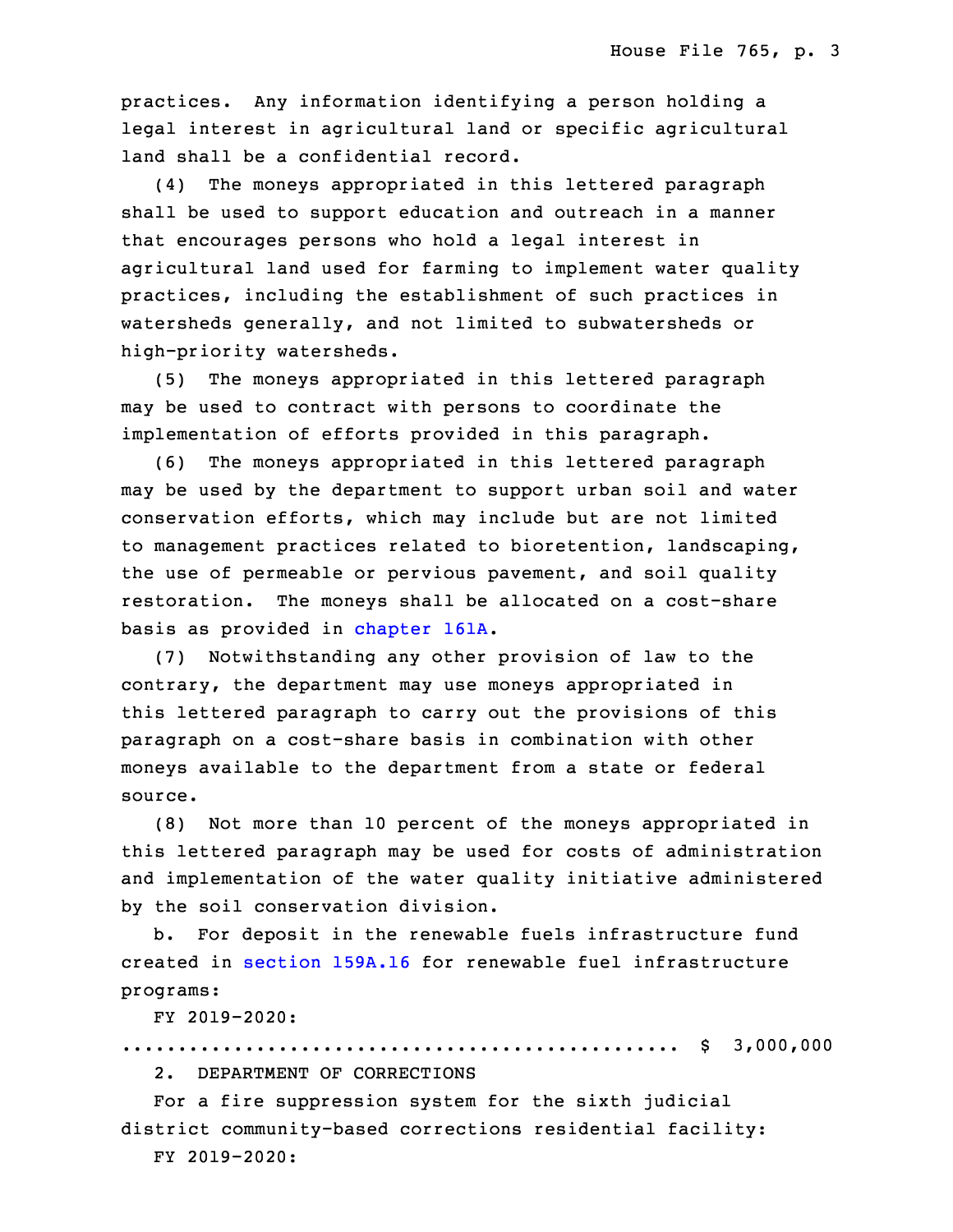29 .................................................. \$ 150,000 3. DEPARTMENT OF CULTURAL AFFAIRS a. For deposit in the Iowa great places program fund created in section 303.3D for Iowa great places program projects that meet the definition of "vertical infrastructure" in section 8.57, subsection 5, paragraph "c": 35 FY 2019-2020: .................................................. \$ 1,000,000 b. For grants to nonprofit organizations committed to strengthening communities through youth development, healthy living, and social responsibility for costs associated with the renovation and maintenance of facility infrastructure at facilities located in cities with a population of less than 7 28,000 as determined by the 2010 federal decennial census: 8 FY 2019-2020: 9 .................................................. \$ 250,000 4. ECONOMIC DEVELOPMENT AUTHORITY a. For deposit in the community attraction and tourism fund created in section 15F.204:  $FY$  2019-2020: .................................................. \$ 5,000,000 b. For equal distribution to regional sports authority districts certified by the department pursuant to section 15E.321, notwithstanding section 8.57, subsection 5, paragraph  $\degree c\degree$ : 19 FY 2019-2020: 20 .................................................. \$ 500,000 c. For administration and support of the world food prize including the Borlaug/Ruan scholar program, notwithstanding section 8.57, subsection 5, paragraph  $\degree$ c": FY 2019-2020: 25 .................................................. \$ 300,000 26 d. For deposit in the vacant state buildings demolition fund created in section 15.261: 28 FY 2019-2020:

 .................................................. \$ 1,000,000 FY 2020-2021: .................................................. \$ 1,000,000 FY 2021-2022: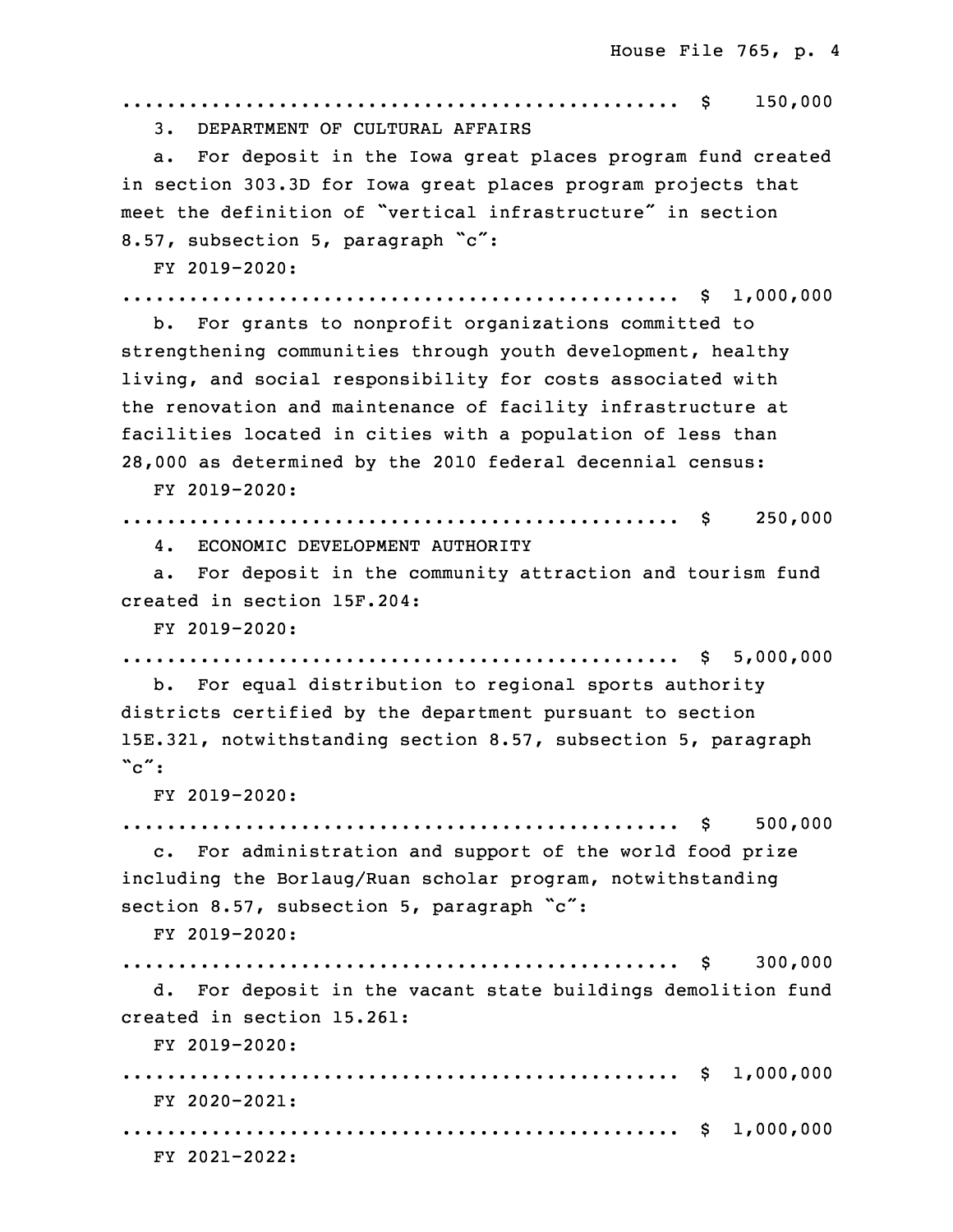```
33 .................................................. $ 1,000,000
   e. For deposit in the vacant state buildings rehabilitation
fund created in section 15.262, notwithstanding section 8.57,
subsection 5, paragraph "c":
   FY 2019-2020:
3 .................................................. $ 1,000,000
   FY 2020-2021:
5 .................................................. $ 1,000,000
  6 FY 2021-2022:
7 .................................................. $ 1,000,000
   f. For the building of an independent innovation center at
a year-round camp for persons with disabilities that is located
in a city with a population of more than 200,000 as determined
 by the 2010 federal decennial census:
   FY 2019-2020:
13 .................................................. $ 200,000
   FY 2020-2021:
15 .................................................. $ 800,000
   16 5. DEPARTMENT OF HUMAN SERVICES
  For the renovation and construction of certain nursing
facilities, consistent with the provisions of chapter 249K:
  19 FY 2019-2020:
20 .................................................. $ 500,000
    6. IOWA FINANCE AUTHORITY
   For deposit in the housing trust fund created in section
23 16.181:
   FY 2019-2020:
25 .................................................. $ 50,000
   26 7. DEPARTMENT OF NATURAL RESOURCES
  a. For implementation of lake projects that have
established watershed improvement initiatives and community
support in accordance with the department's annual lake
restoration plan and report, notwithstanding section 8.57,
subsection 5, paragraph "c":
  32 FY 2019-2020:
33 .................................................. $ 9,600,000
  b. For the administration of a water trails and low head
dam public hazard statewide plan, including salaries, support,
```
maintenance, and miscellaneous purposes, notwithstanding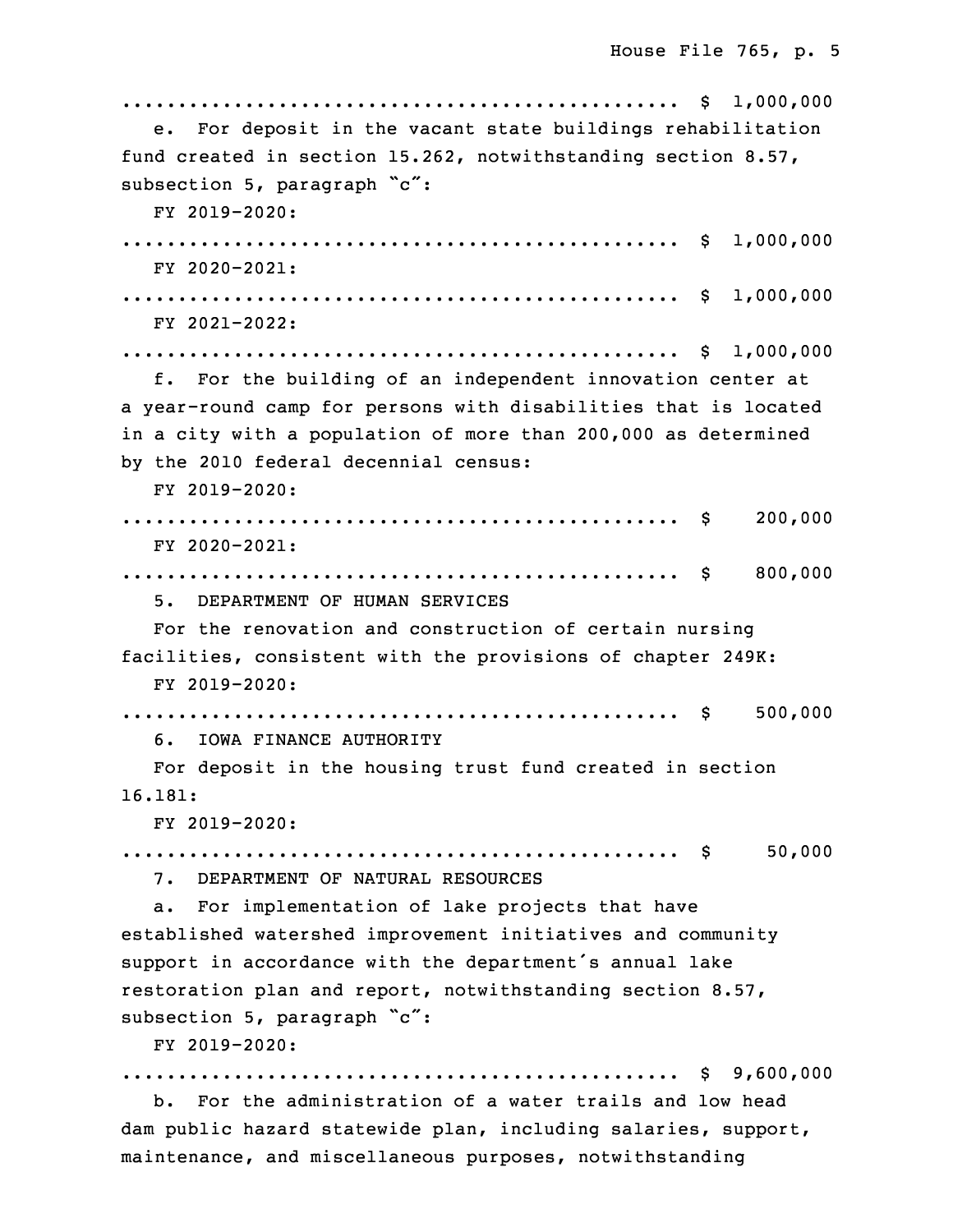section 8.57, subsection 5, paragraph "c": 3 FY 2019-2020: .................................................. \$ 500,000 c. For state park vertical infrastructure improvements: 6 FY 2019-2020: 7 .................................................. \$ 2,000,000 8. DEPARTMENT OF PUBLIC DEFENSE a. For major maintenance projects at national quard armories and facilities: FY 2019-2020: .................................................. \$ 1,000,000 b. For improvement projects for Iowa national quard installations and readiness centers to support operations and training requirements: 16 FY 2019-2020: 17 .................................................. \$ 1,000,000 c. For construction improvement projects at the Camp Dodge facility: 20 FY 2019-2020: .................................................. \$ 250,000 d. The department of public defense shall report to the general assembly by December 15, 2019, regarding the projects the department has funded, or intends to fund, from moneys appropriated to the department pursuant to this subsection for the fiscal year beginning July 1, 2019. 9. DEPARTMENT OF PUBLIC SAFETY a. For payments and other costs due under a financing agreement entered into by the treasurer of state for building the statewide interoperable communications system pursuant to section 29C.23, subsection 2, notwithstanding section 8.57, subsection 5, paragraph "c": 33 FY 2019-2020: 34 .................................................. \$ 3,719,355 b. For the purchase of a liquid chromatograph, notwithstanding section 8.57, subsection 5, paragraph "c":

FY 2019-2020:

3 .................................................. \$ 325,000

 c. For the purchase of equipment that can detect the presence of explosive material, notwithstanding section 8.57,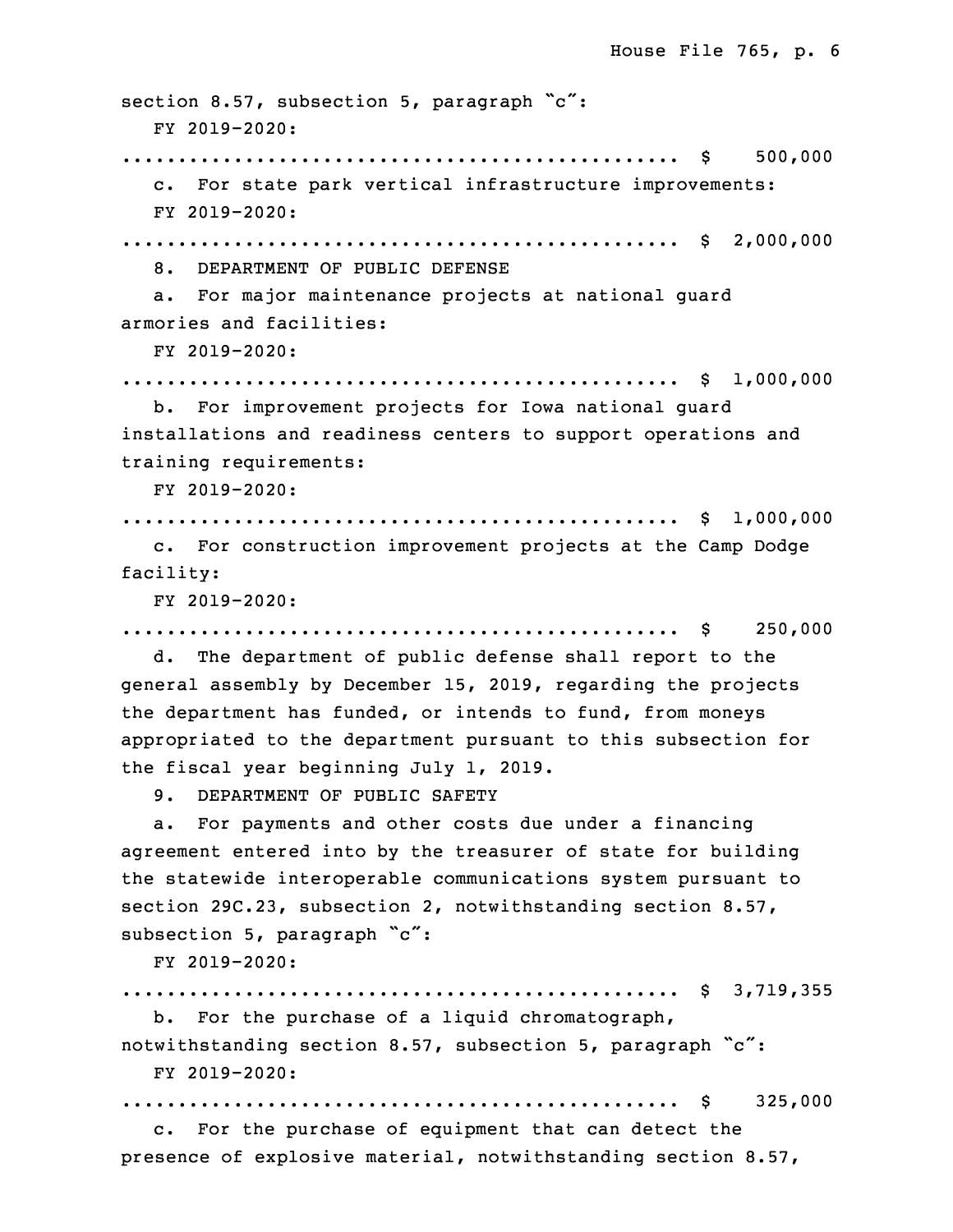subsection 5, paragraph "c": 7 FY 2019-2020: 8 .................................................. \$ 29,000 10. BOARD OF REGENTS a. For allocation by the state board of regents to the state university of Iowa, Iowa state university of science and technology, and the university of northern Iowa to reimburse the institutions for deficiencies in the operating funds resulting from the pledging of tuition, student fees and charges, and institutional income to finance the cost of providing academic and administrative buildings and facilities and utility services at the institutions: 18 FY 2019-2020: 19 .................................................. \$ 28,098,870 b. For the renovation of long hall at the Iowa school for the deaf: FY 2019-2020: 23 .................................................. \$ 3,000,000 FY 2020-2021: 25 .................................................. \$ 1,325,000 26 c. For the renovation and construction of an industrial 27 technology center at the university of northern Iowa to include reimbursement of infrastructure costs incurred by the university for construction of the facility in the prior fiscal year, notwithstanding section 262.67, if enacted: FY 2020-2021: 32 .................................................. \$ 1,000,000 11. STATE FAIR AUTHORITY a. For infrastructure costs associated with the remodeling of the 4-H building on the state fairgrounds, to include reimbursement of infrastructure costs incurred by the authority for remodel costs of the facility in the prior fiscal year: 3 FY 2019-2020: .................................................. \$ 500,000 5 FY 2020-2021: 6 .................................................. \$ 4,500,000 b. For costs associated with the state historical building

task force, notwithstanding section 8.57, subsection 5, paragraph "c":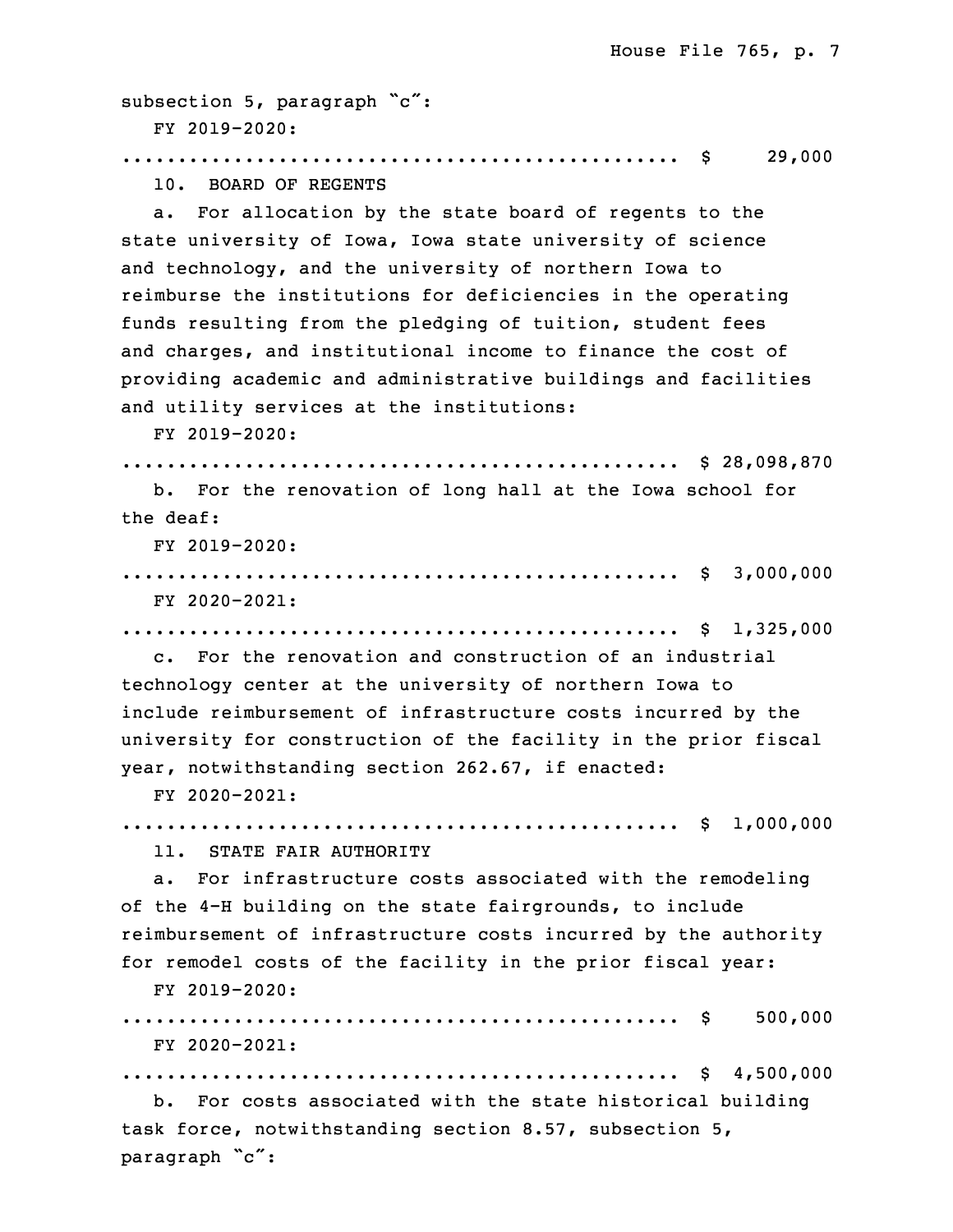10 FY 2019-2020: .................................................. \$ 500,000 12. DEPARTMENT OF TRANSPORTATION a. For acquiring, constructing, and improving recreational trails within the state: 15 FY 2019-2020: 16 .................................................. \$ 1,500,000 b. For deposit in the public transit infrastructure grant fund created in section 324A.6A, for projects that meet the definition of vertical infrastructure in section 8.57, subsection 5, paragraph "c": FY 2019-2020: .................................................. \$ 1,500,000 c. For deposit in the railroad revolving loan and grant fund created in section 327H.20A, notwithstanding section 8.57, subsection 5, paragraph "c": 26 FY 2019-2020: 27 .................................................. \$ 1,000,000 d. For vertical infrastructure improvements at the commercial service airports within the state: 30 FY 2019-2020: 31 .................................................. \$ 1,900,000 e. For vertical infrastructure improvements at general aviation airports within the state: 34 FY 2019-2020: 35 .................................................. \$ 1,000,000 13. TREASURER OF STATE For distribution in accordance with chapter 174 to qualified fairs that belong to the association of Iowa fairs for county fair vertical infrastructure improvements: 5 FY 2019-2020: 6 .................................................. \$ 1,060,000 14. IOWA VETERANS HOME For replacement of the mechanical and electrical distribution systems in various buildings: 10 FY 2019-2020: .................................................. \$ 6,134,840 15. JUDICIAL BRANCH For furniture and equipment for justice centers located in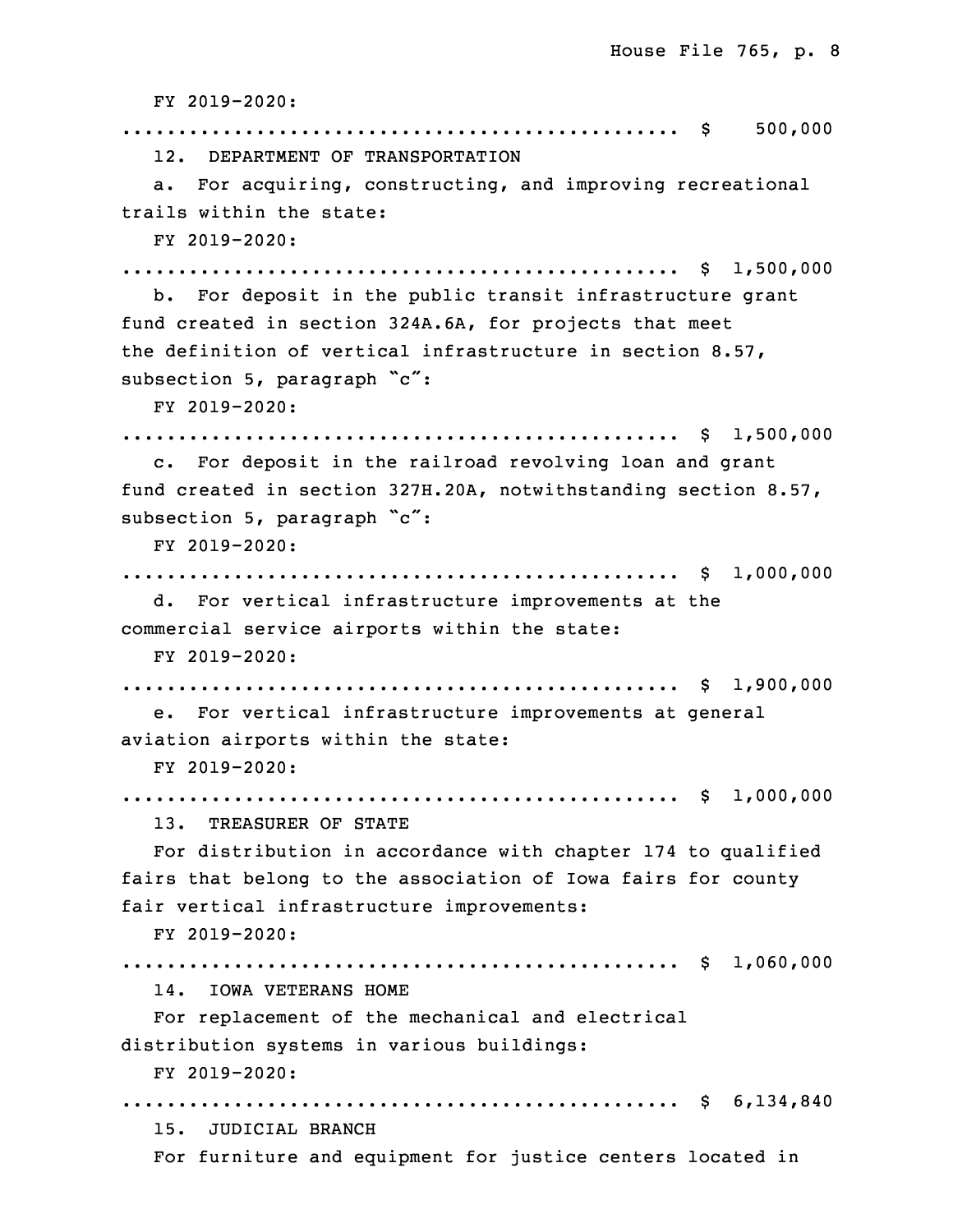counties with <sup>a</sup> population of less than 400,000 as determined by the 2010 federal decennial census, notwithstanding section 8.57, subsection 5, paragraph "c":

17 FY 2019-2020:

18 .................................................. \$ 193,620

Sec. 2. REVERSION. For purposes of section 8.33, unless specifically provided otherwise, unencumbered or unobligated moneys from an appropriation made in this division of this Act shall not revert but shall remain available for expenditure for the purposes designated until the close of the fiscal year that ends two years after the end of the fiscal year for which the appropriation is made. However, if the project or projects for which such appropriation was made are completed in an earlier fiscal year, unencumbered or unobligated moneys shall revert at the close of that same fiscal year.

#### 29 DIVISION II

#### TECHNOLOGY REINVESTMENT FUND

Sec. 3. TECHNOLOGY REINVESTMENT FUND. There is appropriated from the technology reinvestment fund created in section 8.57C to the following departments and agencies for the fiscal year beginning July 1, 2019, and ending June 30, 2020, the following amounts, or so much thereof as is necessary, to be used for the purposes designated:

1. OFFICE OF THE CHIEF INFORMATION OFFICER

For the license of software that provides an online, real-time performance dashboard that will serve as <sup>a</sup> single 5 source of agency performance measures and results and for a single enterprise system to support enterprise content management:

```
8 .................................................. $ 1,000,000
```
2. DEPARTMENT OF CORRECTIONS

For computer switches upgrades, upgrades to various camera and phone systems and fiber lines, and building automated systems:

13 FY 2019-2020:

.................................................. \$ 629,000

15 3. DEPARTMENT OF EDUCATION

a. For the continued development and implementation of an educational data warehouse to be utilized by teachers, parents,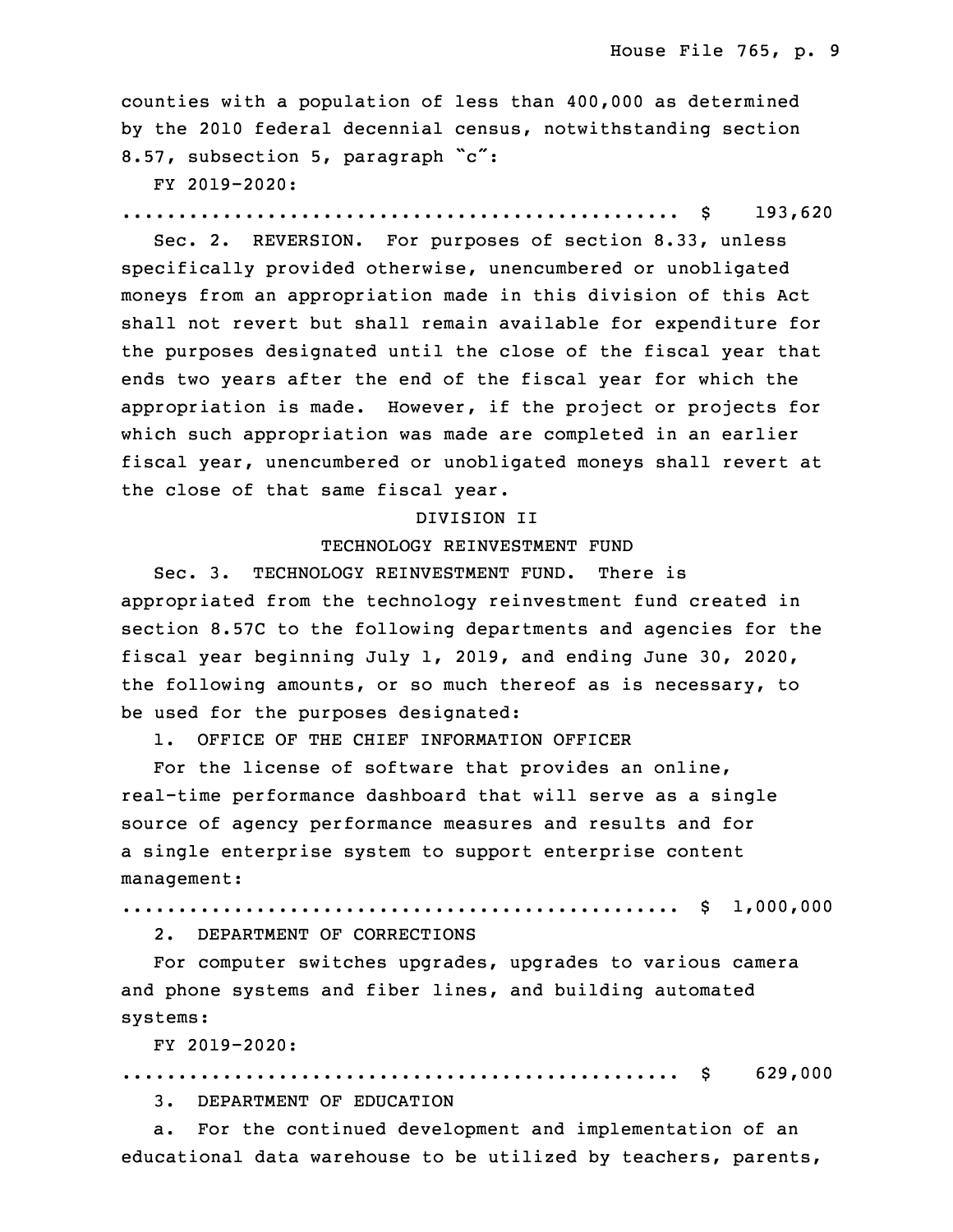| school district administrators, area education agency staff,<br>department of education staff, and policymakers:         |
|--------------------------------------------------------------------------------------------------------------------------|
| 600,000<br>The department may allocate a portion of the moneys                                                           |
| appropriated in this lettered paragraph for an e-transcript<br>data system capable of tracking students throughout their |
| education via interconnectivity with multiple schools.                                                                   |
| b. For maintenance and lease costs associated with                                                                       |
| connections for part III of the Iowa communications network:                                                             |
|                                                                                                                          |
| To the public broadcasting division for the replacement<br>$\mathbf{c}$ .                                                |
| of equipment:                                                                                                            |
| 500,000<br>\$                                                                                                            |
| 4. DEPARTMENT OF HOMELAND SECURITY AND EMERGENCY MANAGEMENT                                                              |
| For the implementation of a statewide mass notification and                                                              |
| emergency messaging system:                                                                                              |
| 400,000                                                                                                                  |
| 5. DEPARTMENT OF HUMAN RIGHTS                                                                                            |
| For the cost of equipment and computer software for the<br>а.                                                            |
| continued development and implementation of Iowa's criminal                                                              |
| justice information system:                                                                                              |
|                                                                                                                          |
| b. For the costs associated with the justice enterprise data                                                             |
| warehouse:                                                                                                               |
| 157,980<br>\$                                                                                                            |
| DEPARTMENT OF HUMAN SERVICES<br>6.                                                                                       |
| For the replacement of the family and children services                                                                  |
| system:                                                                                                                  |
|                                                                                                                          |
| 7. STATE PUBLIC DEFENDER                                                                                                 |
| For technology projects:                                                                                                 |
| 50,000                                                                                                                   |
| IOWA LAW ENFORCEMENT ACADEMY<br>8.                                                                                       |
| For technology projects:                                                                                                 |
| 15,000                                                                                                                   |
| 9. DEPARTMENT OF MANAGEMENT                                                                                              |
| For the continued development and implementation of<br>$a$ .                                                             |
| a searchable database that can be placed on the internet for                                                             |

budget and financial information: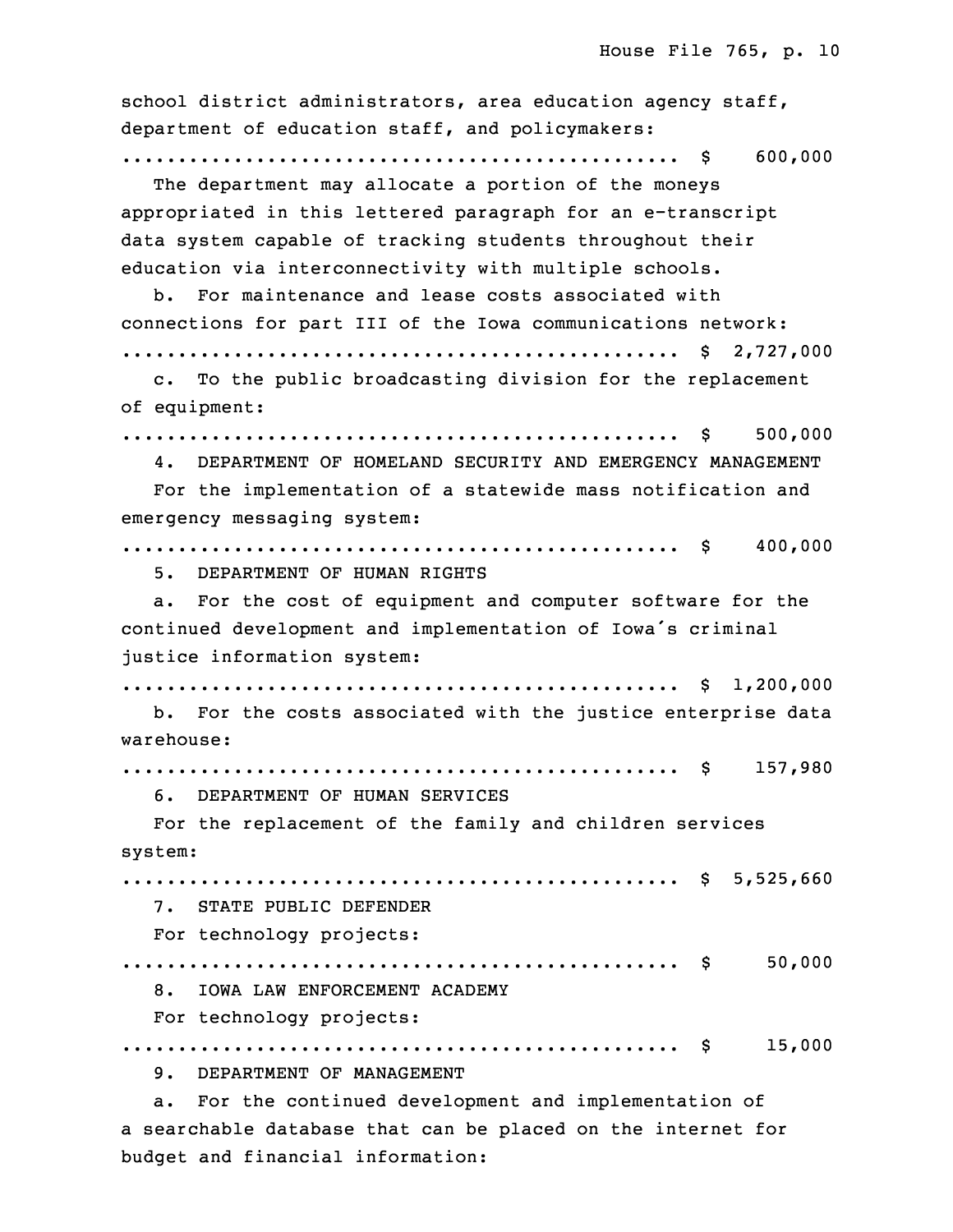|                                                              | 45,000  |
|--------------------------------------------------------------|---------|
| b. For the continued development and implementation of the   |         |
| comprehensive electronic grant management system:            |         |
|                                                              | 50,000  |
| c. For the upgrade of the local government budget and        |         |
| property tax system:                                         |         |
|                                                              | 120,000 |
| 10. DEPARTMENT OF PUBLIC HEALTH                              |         |
| For the consolidation of the AMANDA database management      |         |
| system:                                                      |         |
|                                                              | 796,800 |
| 11. DEPARTMENT OF PUBLIC SAFETY                              |         |
| a. For replacement of a server storage system:               |         |
|                                                              | 290,000 |
| b. For technology upgrades at Iowa state patrol district 16: |         |
|                                                              | 250,000 |
| c. For replacement of the lab management system:             |         |
|                                                              | 300,000 |
| d. For evidence management and comparison software:          |         |
|                                                              | 80,000  |
| 12. DEPARTMENT OF VETERANS AFFAIRS                           |         |
| For technology projects:                                     |         |

9 .................................................. \$ 5,000

Sec. 4. REVERSION. For purposes of section 8.33, unless specifically provided otherwise, unencumbered or unobligated moneys from an appropriation made in this division of this Act shall not revert but shall remain available for expenditure for the purposes designated until the close of the fiscal year that ends two years after the end of the fiscal year for which the appropriation is made. However, if the project or projects for which such appropriation was made are completed in an earlier fiscal year, unencumbered or unobligated moneys shall revert at the close of that same fiscal year.

# 20 DIVISION III

## CHANGES TO PRIOR APPROPRIATIONS

 Sec. 5. 2014 Iowa Acts, chapter 1136, section 2, as amended by 2018 Iowa Acts, chapter 1162, section 8, is amended to read as follows:

SEC. 2. REVERSION.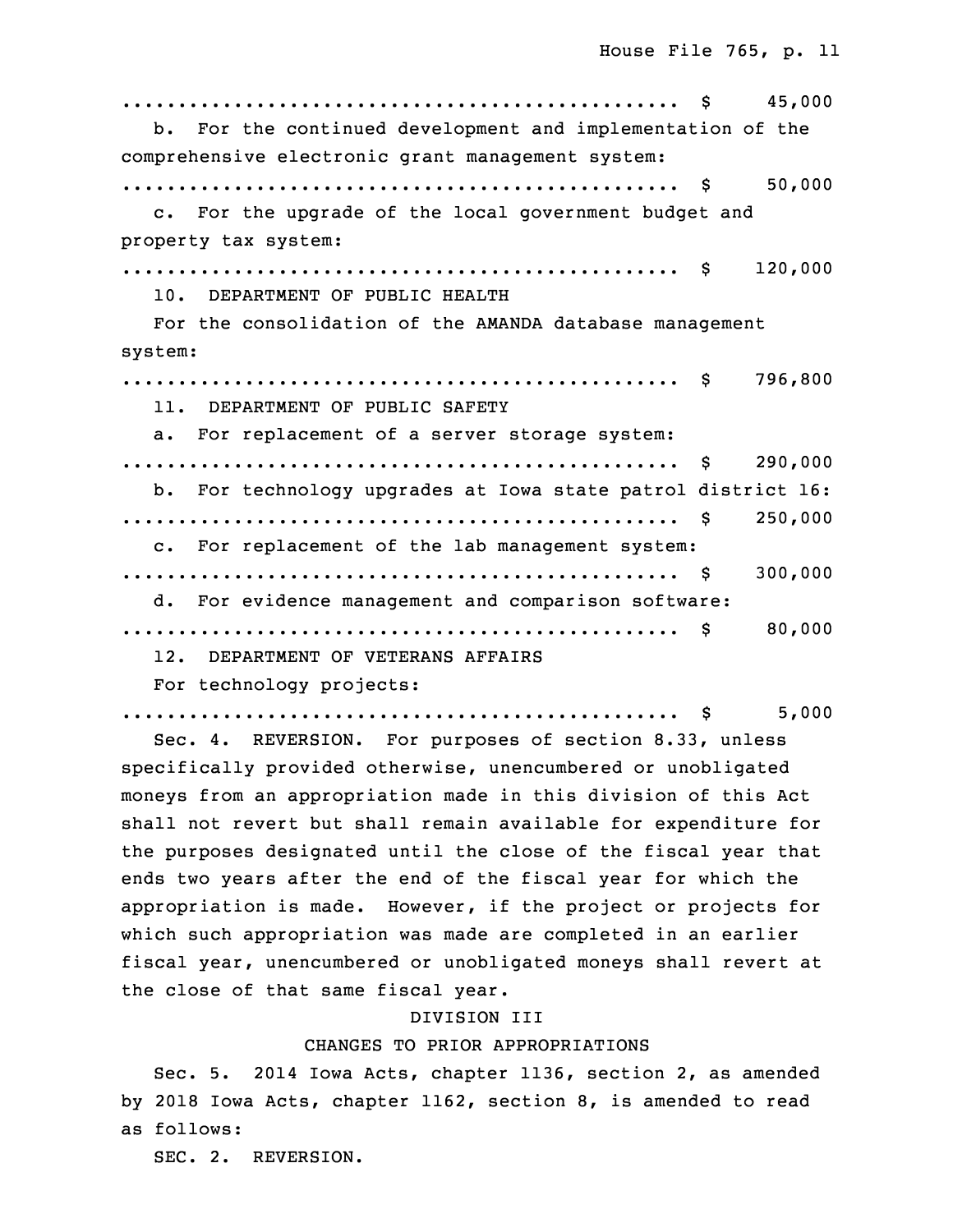1. Except as otherwise provided in subsection 2, for purposes of [section](https://www.legis.iowa.gov/docs/code/2019/8.33.pdf) 8.33, unless specifically provided otherwise, unencumbered or unobligated moneys made from an appropriation in this division of this Act shall not revert but shall remain available for expenditure for the purposes designated until the close of the fiscal year that ends three years after the end of the fiscal year for which the appropriation is made. However, if the project or projects for which such appropriation was made are completed in an earlier fiscal year, unencumbered or unobligated moneys shall revert at the close of that same fiscal year.

 2. For purposes of [section](https://www.legis.iowa.gov/docs/code/2019/8.33.pdf) 8.33, unencumbered or unobligated moneys from an appropriation in section  $1$ , subsection 5, paragraph "c", in this division of this Act shall not revert but shall remain available for the purposes designated until the close of the fiscal year that begins July 1, 2018 2020, or until the project for which the appropriation was made is completed, whichever is earlier.

Sec. 6. 2015 Iowa Acts, chapter 139, section 1, subsection 10, paragraph b, as amended by 2017 Iowa Acts, chapter 173, section 11, and 2018 Iowa Acts, chapter 1162, section 9, is amended to read as follows:

b. For construction of a student innovation center at Iowa state university of science and technology, to include reimbursement of infrastructure costs incurred by the university for construction of the facility in the prior fiscal year:

 $FY$  2016-2017:

| $\ldots \ldots \ldots \ldots \ldots \ldots \ldots \ldots \ldots \ldots \ldots \ldots \ldots \quad \text{``1,000,000}$ |              |
|-----------------------------------------------------------------------------------------------------------------------|--------------|
| FY 2017-2018:                                                                                                         |              |
|                                                                                                                       | 6,000,000    |
| FY 2018-2019:                                                                                                         |              |
|                                                                                                                       |              |
| FY 2019-2020:                                                                                                         |              |
|                                                                                                                       | \$10,000.000 |
|                                                                                                                       | 7,000,000    |
| FY 2020-2021:                                                                                                         |              |
|                                                                                                                       | \$10,000,000 |
| FY 2021-2022:                                                                                                         |              |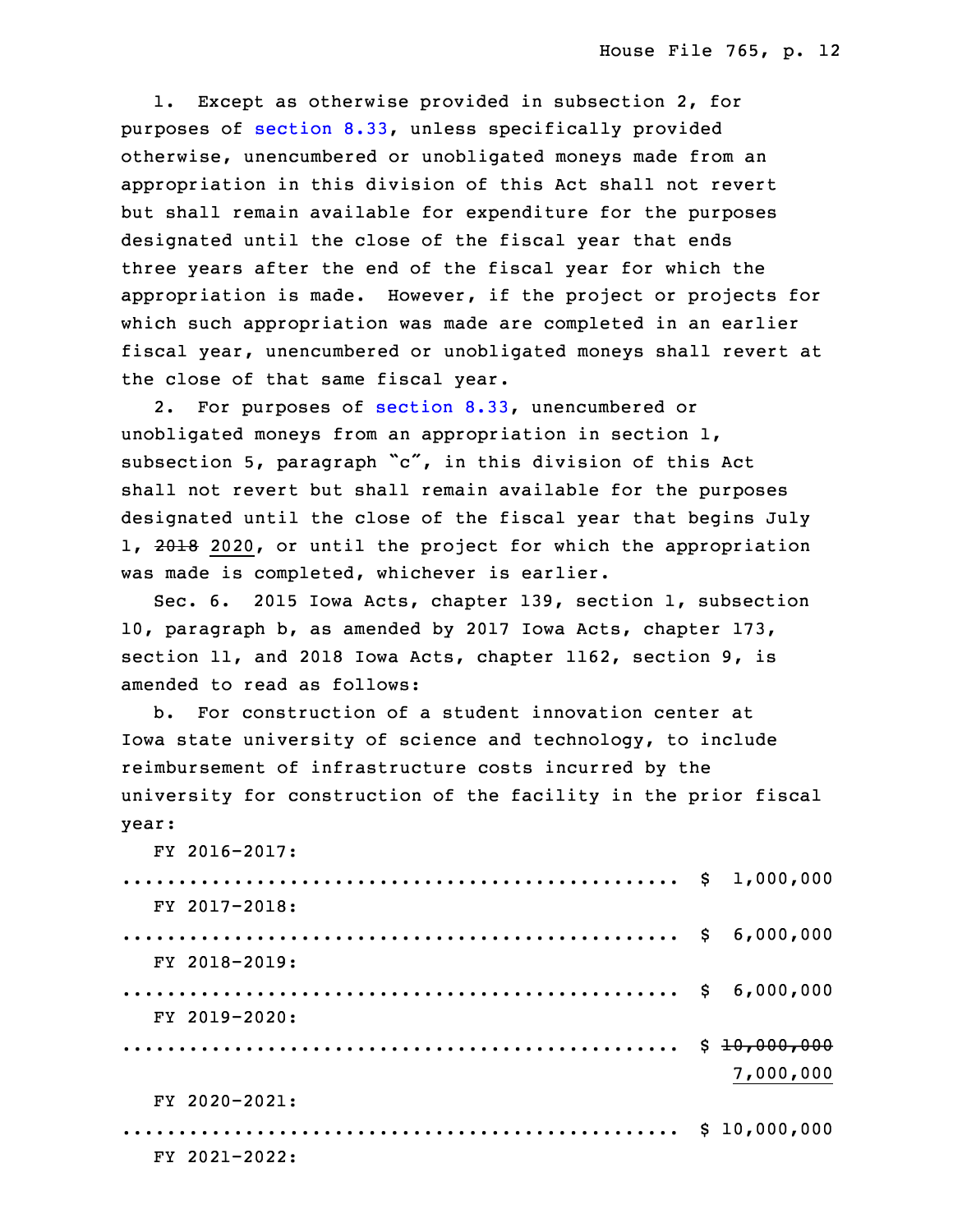30 ................................................... \$ 7,000,000 31 10,000,000

Sec. 7. 2016 Iowa Acts, chapter 1133, section 2, is amended to read as follows:

SEC. 2. REVERSION.

1. For Except as provided in subsection 2, for purposes of [section](https://www.legis.iowa.gov/docs/code/2019/8.33.pdf) 8.33, unless specifically provided otherwise, unencumbered or unobligated moneys made from an appropriation in this division of this Act shall not revert but shall remain available for expenditure for the purposes designated until the close of the fiscal year that ends three years after the end of the fiscal year for which the appropriation is made. However, if the project or projects for which such appropriation was made are completed in an earlier fiscal year, unencumbered or unobligated moneys shall revert at the close of that same fiscal year.

 2. For purposes of section 8.33, unless specifically provided otherwise, unencumbered or unobligated moneys appropriated and allocated for the costs of major maintenance of monuments without dedicated funds available for maintenance and restoration, in section 1, subsection 1, in this division of this 2016 Act, shall not revert but shall remain available for the purpose designated until the close of the fiscal year that begins July 1, 2023.

Sec. 8. EFFECTIVE DATE. This division of this Act, being deemed of immediate importance, takes effect upon enactment.

### DIVISION IV

#### DEPARTMENT OF ADMINISTRATIVE SERVICES

Sec. 9. Section 8A.321, Code 2019, is amended by adding the following new subsection:

NEW SUBSECTION. 15. Prepare an annual report listing any state building, as defined in section 8A.318, that is vacant and submit the annual report to the legislative services agency and the department of management on or before January 15 of each year.

Sec. 10. Section 8A.330, subsection 3, Code 2019, is amended to read as follows:

3. Moneys in the routine maintenance fund are appropriated to the department for purposes of routine maintenance projects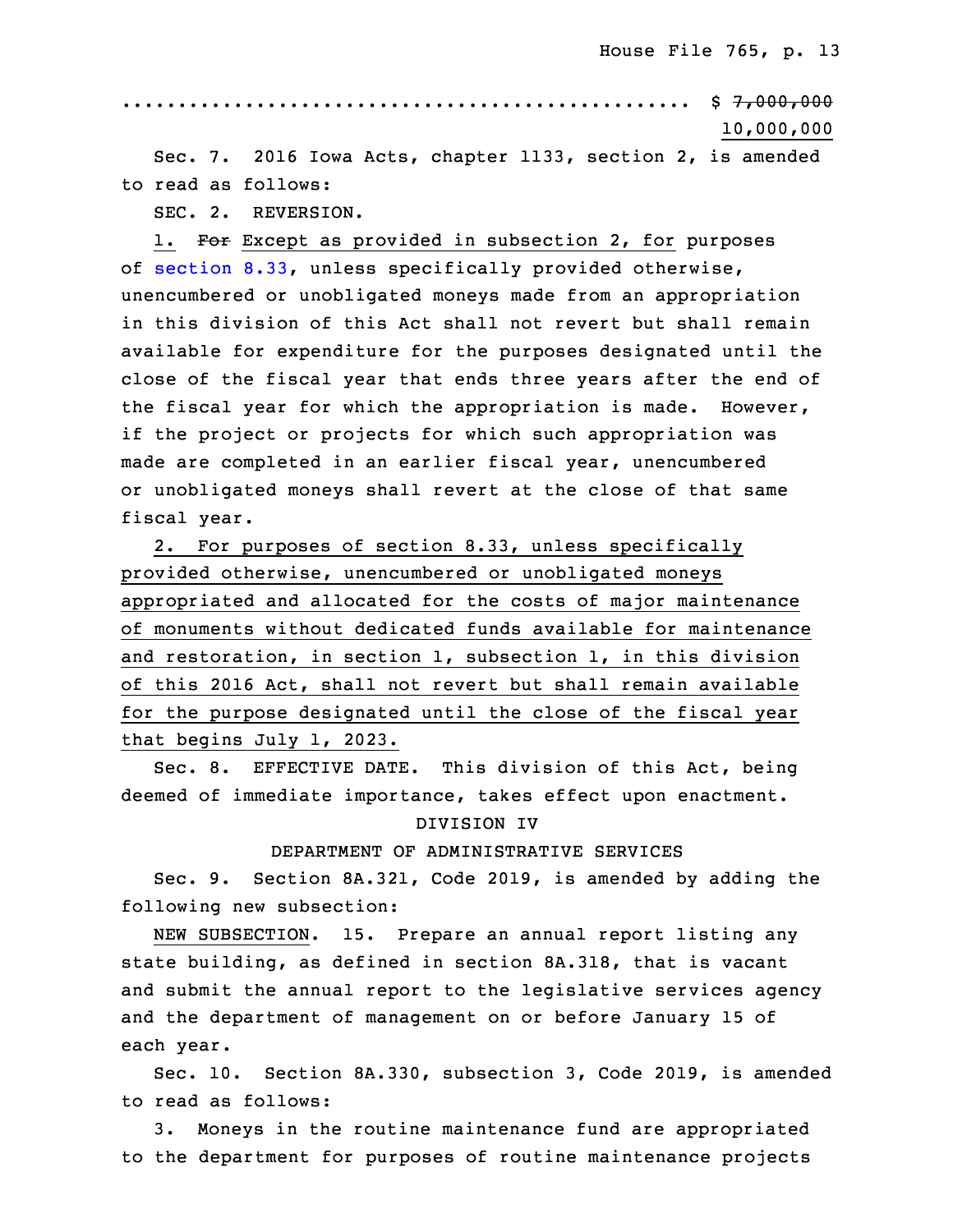for physical properties under the control of the department state buildings and facilities, excluding buildings and facilities under the control of the state board of regents, state department of transportation, department of natural resources, and department of public defense. For purposes of this section, routine maintenance includes regular upkeep of physical properties and recurring, preventive, and ongoing maintenance necessary to delay or prevent the failure of physical properties.

#### 8 DIVISION V

### 9 MISCELLANEOUS PROVISIONS

Sec. 11. Section 8.57C, subsection 3, paragraph a, subparagraph (2), Code 2019, is amended to read as follows:

(2) The fiscal year beginning July 1,  $2019$  2020, and for each subsequent fiscal year thereafter.

 Sec. 12. Section 8.57C, subsection 3, Code 2019, is amended by adding the following new paragraph:

NEW PARAGRAPH. *h.* There is appropriated from the rebuild Iowa infrastructure fund for the fiscal year beginning July  $1$ , 2019, and ending June 30, 2020, the sum of eighteen million sixty-nine thousand nine hundred seventy-five dollars to the technology reinvestment fund, notwithstanding section 8.57, subsection 5, paragraph *"c"*.

Sec. 13. STATE HISTORICAL BUILDING TASK FORCE.

1. A state historical building task force is established within the state fair authority. The state fair authority shall provide administrative support for the task force.

2. The task force shall consist of the following members:

a. One member appointed by the Iowa state fair board.

b. One member appointed by the Iowa state fair foundation established in section 173.22.

c. One member appointed by the director of the department of administrative services.

d. One member who is designated by the general assembly as the facilities manager for facilities under the control of the general assembly.

e. One member appointed by the director of the department of cultural affairs.

f. One member appointed by the governor.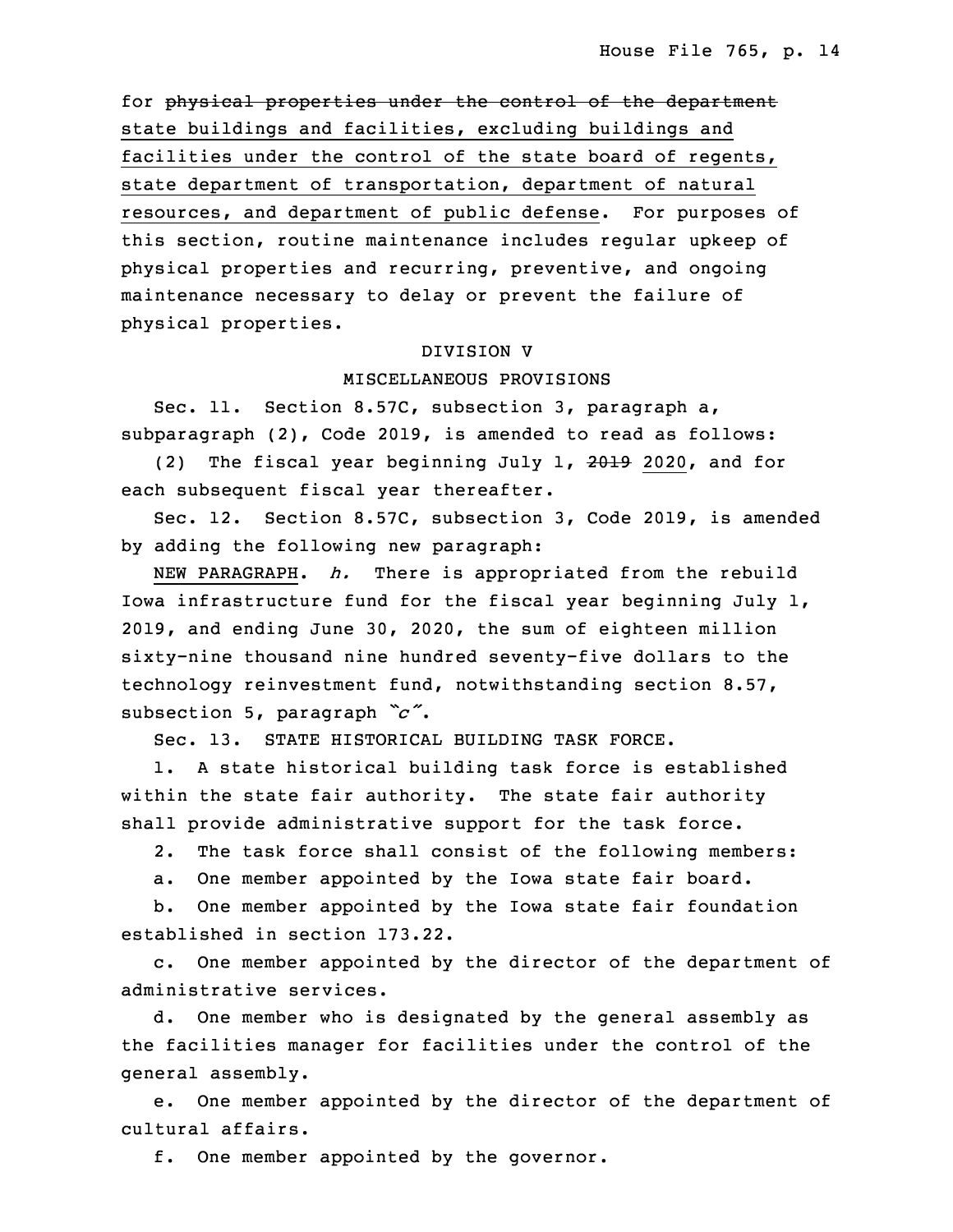g. Four members of the general assembly serving as ex officio, nonvoting members, with one representative to be appointed by the speaker of the house of representatives, one representative to be appointed by the minority leader of the house of representatives, one senator to be appointed by the majority leader of the senate, and one senator to be appointed by the minority leader of the senate.

3. The task force shall consider the feasibility, costs, and possible options relative to construction of <sup>a</sup> new state historical building museum on the state fairgrounds, to include options for relocating the collections stored in the current state historical building and creating increased access to the collections to Iowans.

4. The task force shall provide an interim report to the general assembly by December 20, 2019, concerning the activities of the task force and shall submit its final report, including its findings and recommendations, to the general assembly by January 1, 2021.

### DIVISION VI

VACANT STATE BUILDINGS —— FUNDS

23 Sec. 14. NEW SECTION. **15.261 Vacant state buildings demolition fund.**

1. A vacant state buildings demolition fund is created in the state treasury under the control of the authority. The fund shall consist of all moneys appropriated to the fund.

2. Moneys in the vacant state buildings demolition fund are appropriated to the authority for purposes of funding a grant program for the demolition of vacant buildings owned by the state which are no longer used for a state purpose.

3. Notwithstanding section 12C.7, subsection 2, interest or earnings on moneys deposited in the vacant state buildings demolition fund shall be credited to the vacant state buildings demolition fund. Notwithstanding section 8.33, moneys credited to the vacant state buildings demolition fund shall not revert at the close of <sup>a</sup> fiscal year.

3 Sec. 15. NEW SECTION. **15.262 Vacant state buildings rehabilitation fund.**

1. A vacant state buildings rehabilitation fund is created in the state treasury under the control of the authority. The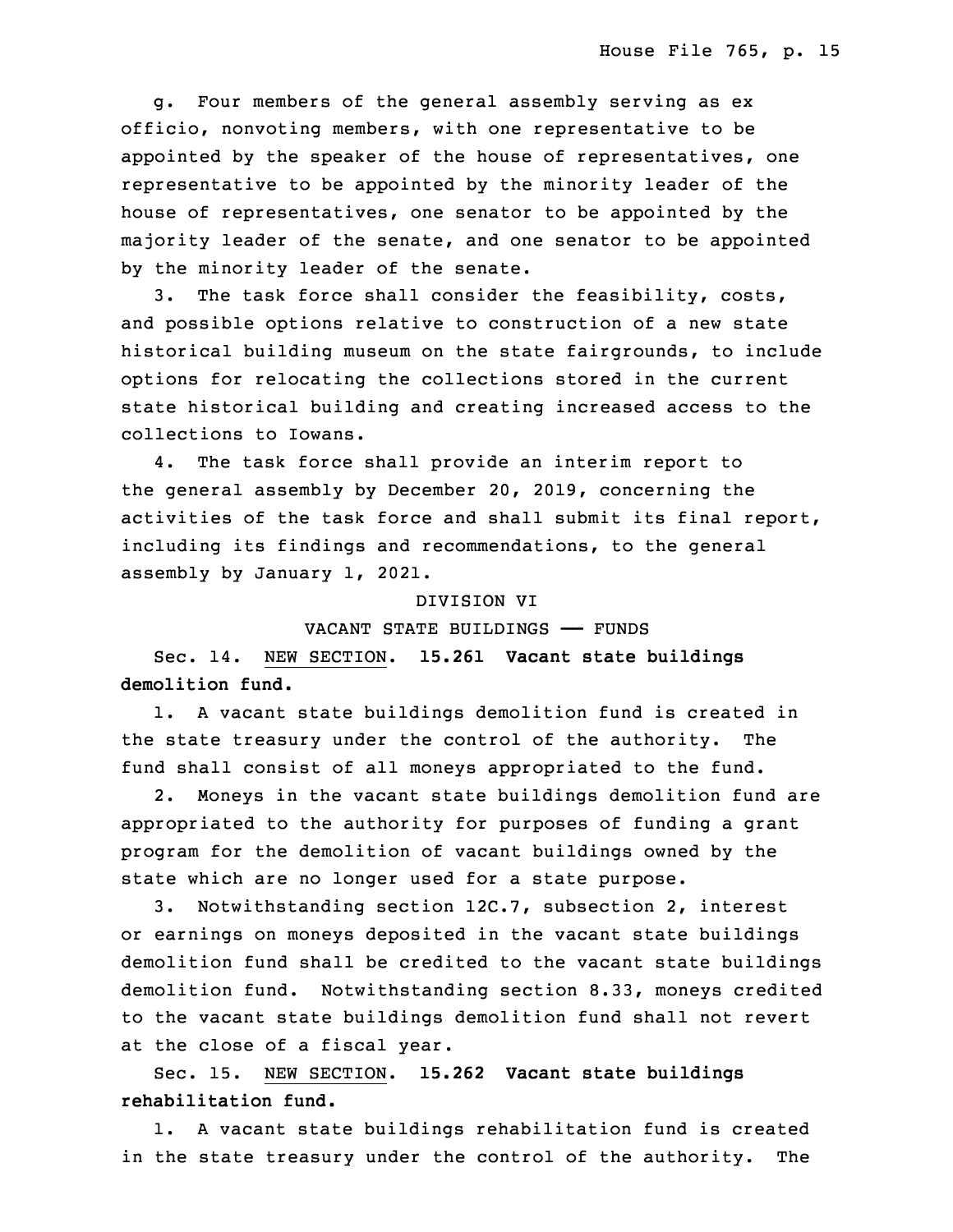fund shall consist of all moneys appropriated to the fund.

2. Moneys in the vacant state buildings rehabilitation fund are appropriated to the authority for purposes of funding a loan program for the rehabilitation or redevelopment of vacant buildings owned by the state which are no longer used for <sup>a</sup> state purpose.

13 3. Notwithstanding section 12C.7, subsection 2, interest or earnings on moneys deposited in the vacant state buildings rehabilitation fund shall be credited to the vacant state buildings rehabilitation fund. Notwithstanding section 8.33, moneys credited to the vacant state buildings rehabilitation fund shall not revert at the close of a fiscal year.

#### 19 DIVISION VII

REGENTS CONSTRUCTION - MATCH REQUIREMENTS

 Sec. 16. NEW SECTION. **262.67 State appropriations —— match requirements.**

1. The board shall, as a condition of receiving an appropriation from the rebuild Iowa infrastructure fund created in section 8.57 for the construction of buildings and 26 facilities at an institution as defined in section 262.55, require the applicable institution to provide a match from both private and public sources excluding funding from the state as provided in this section.

30 2. *a.* For construction of buildings and facilities at the state university of Iowa and the Iowa state university of science and technology, a match of at least two dollars for each three dollars appropriated from the rebuild Iowa infrastructure fund created in section 8.57.

35 *b.* For construction of buildings and facilities at the university of northern Iowa, <sup>a</sup> match of at least one dollar for each four dollars appropriated from the rebuild Iowa infrastructure fund created in section 8.57.

 3. This section does not apply to an appropriation from 5 the rebuild Iowa infrastructure fund created in section 8.57 6 for debt service payments on academic revenue bonds issued in accordance with chapter 262A for capital projects at board of regents institutions.

Sec. 17. APPLICABILITY. This division of this Act applies to new construction projects commenced on or after July  $1$ ,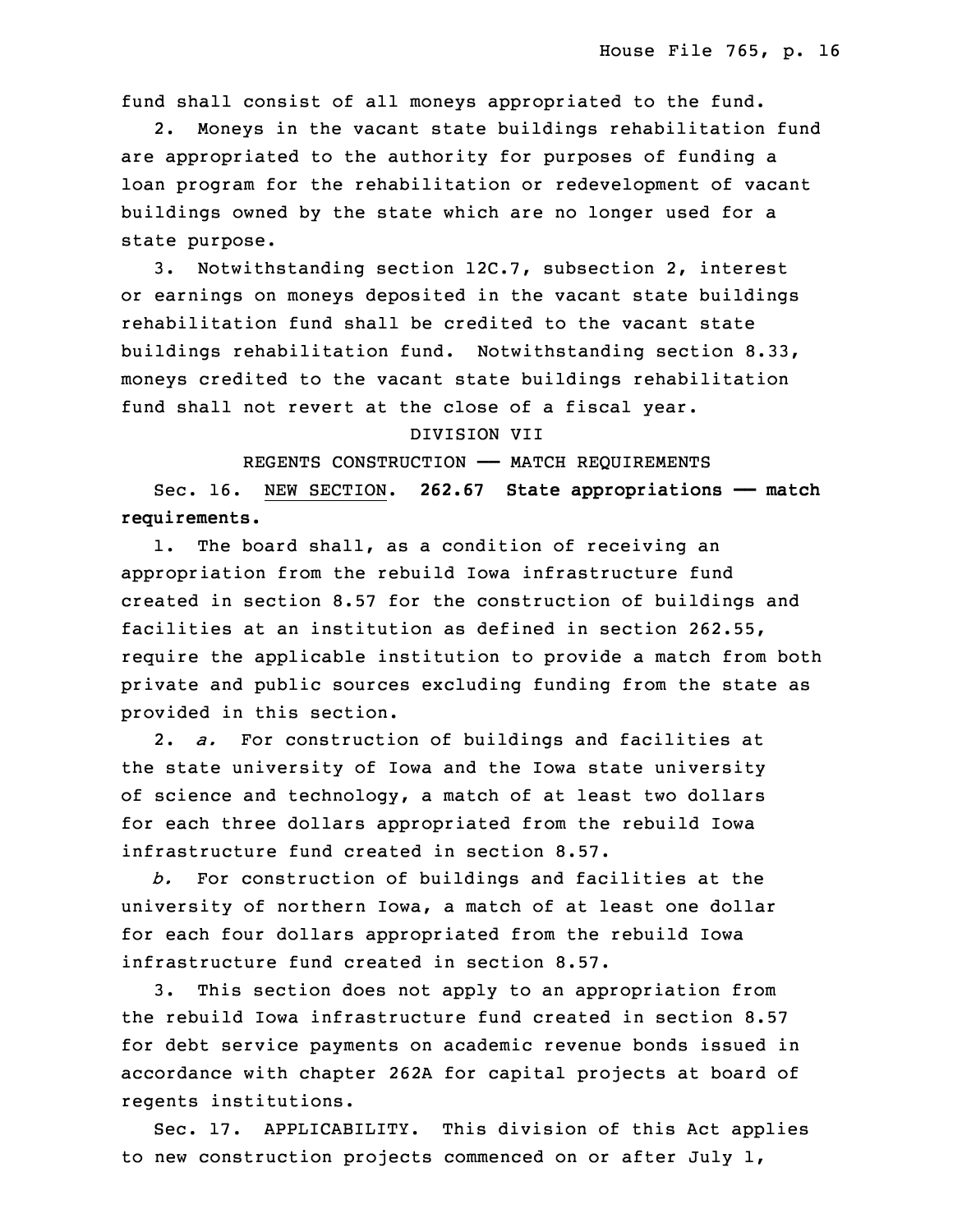2020.

## DIVISION VIII

#### 13 ON-STREAM IMPOUNDMENT RESTORATION

 Sec. 18. NEW SECTION. **456A.33C On-stream impoundment** 15 **restoration fund.**

1. For purposes of this section, unless the context <sup>17</sup> otherwise requires, *"eligible water body"* means <sup>a</sup> body of water that meet all of the following criteria:

a. Is owned by the state of Iowa, a county, a municipal government, or a public entity organized under chapter 357E.

 *b.* Is <sup>a</sup> multi-use system capable of supporting diverse wildlife, fish, and recreational opportunities.

23 *c.* Has a surface water area of at least ten acres.

 *d.* Has <sup>a</sup> watershed-to-body of water ratio of not less than two hundred to one and not more than one thousand to one.

e. Is a public body of water with public access.

27 *f.* Has diverse water depths and is capable of supporting aquatic vegetation.

g. Is not used solely as a water supply reservoir.

2. An on-stream impoundment restoration fund is created in the state treasury under the control of the department. The fund shall consist of all moneys appropriated to the fund.

33 3. *a.* Moneys in the on-stream impoundment restoration fund are appropriated to the department subject to the requirements of this section for purposes of funding projects for the maintenance, restoration, and sustainability of eligible water bodies and their related watersheds.

3 *b.* The department shall fund projects from the on-stream impoundment restoration fund for eligible water bodies that are designed to achieve the following goals:

6 (1) Ensure <sup>a</sup> cost-effective, positive return on investment for the citizens of Iowa.

(2) Ensure local community commitment to watershed protection.

(3) Ensure significant improvement in water clarity, safety, and quality.

 (4) Provide for sustainable, healthy, and functioning bodies of water.

(5) Contribute to the department's fish and wildlife